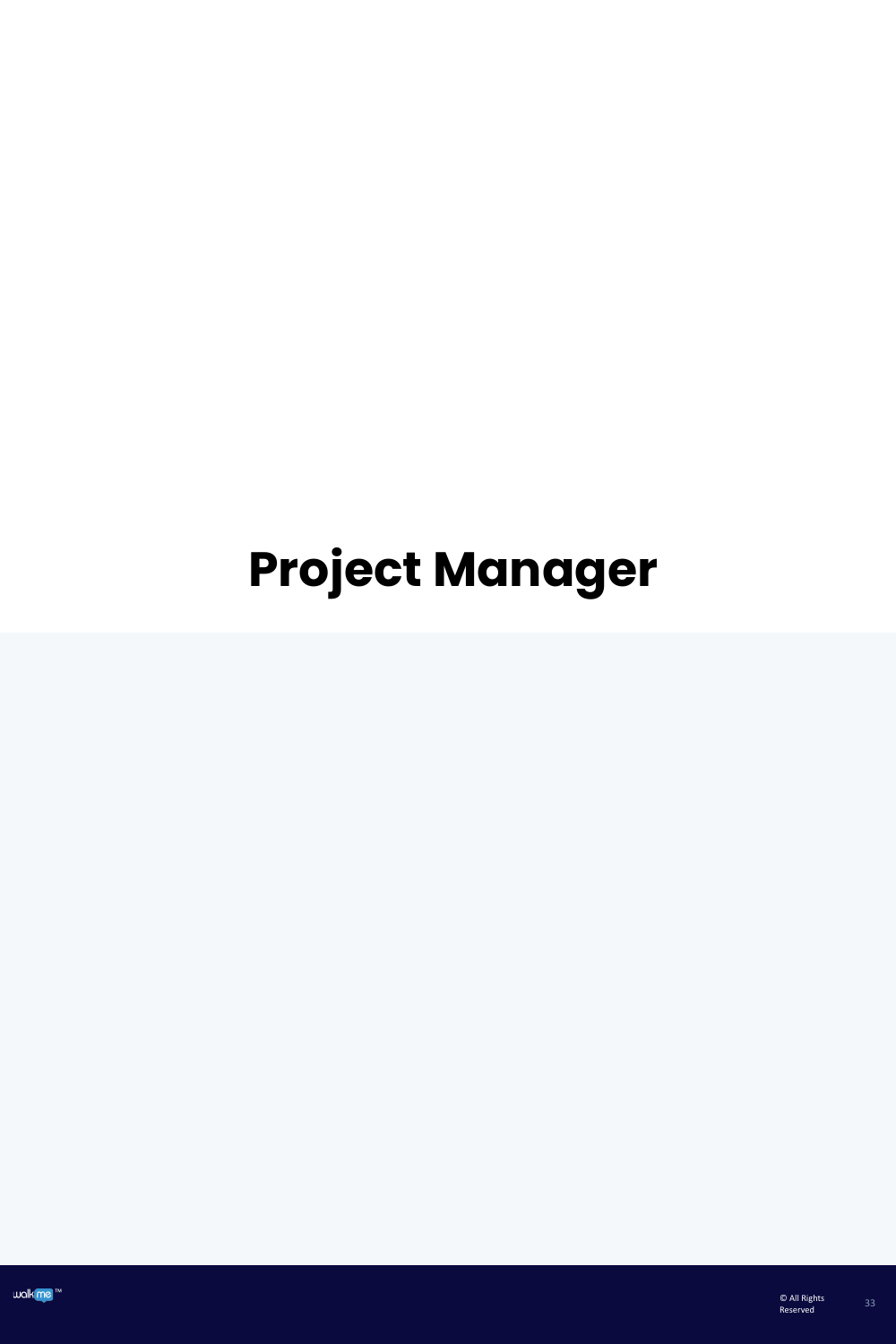

### **June | 2022 Certified Digital Adoption Project Manager**

*Recommended On-Demand Workshop schedule below in order to be prepared* **Schedule** *for the Required Live Learning Labs*

#### **Learning Labs: Tuesdays**

**Session A:** 9:00am - 10:15am PST **Session B:** 6:00pm - 7:15pm PST

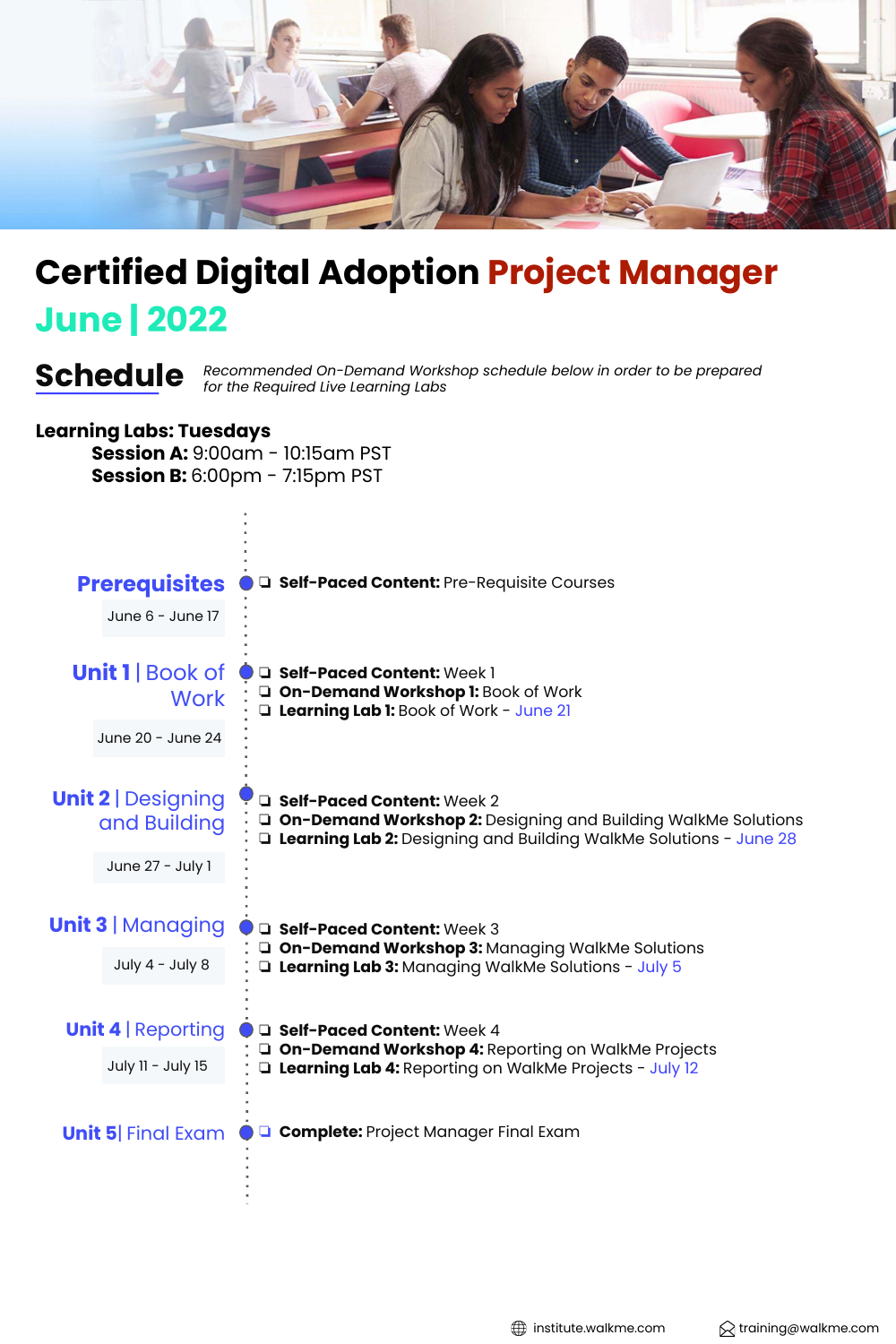

## **July | 2022 Certified Digital Adoption Project Manager**

*Recommended On-Demand Workshop schedule below in order to be prepared* **Schedule** *for the Required Live Learning Labs*

#### **Learning Labs: Tuesdays**

**Session A:** 9:00am - 10:15am PST **Session B:** 6:00pm - 7:15pm PST



 $\bigoplus$  institute.walkme.com  $\bigotimes$  training@walkme.com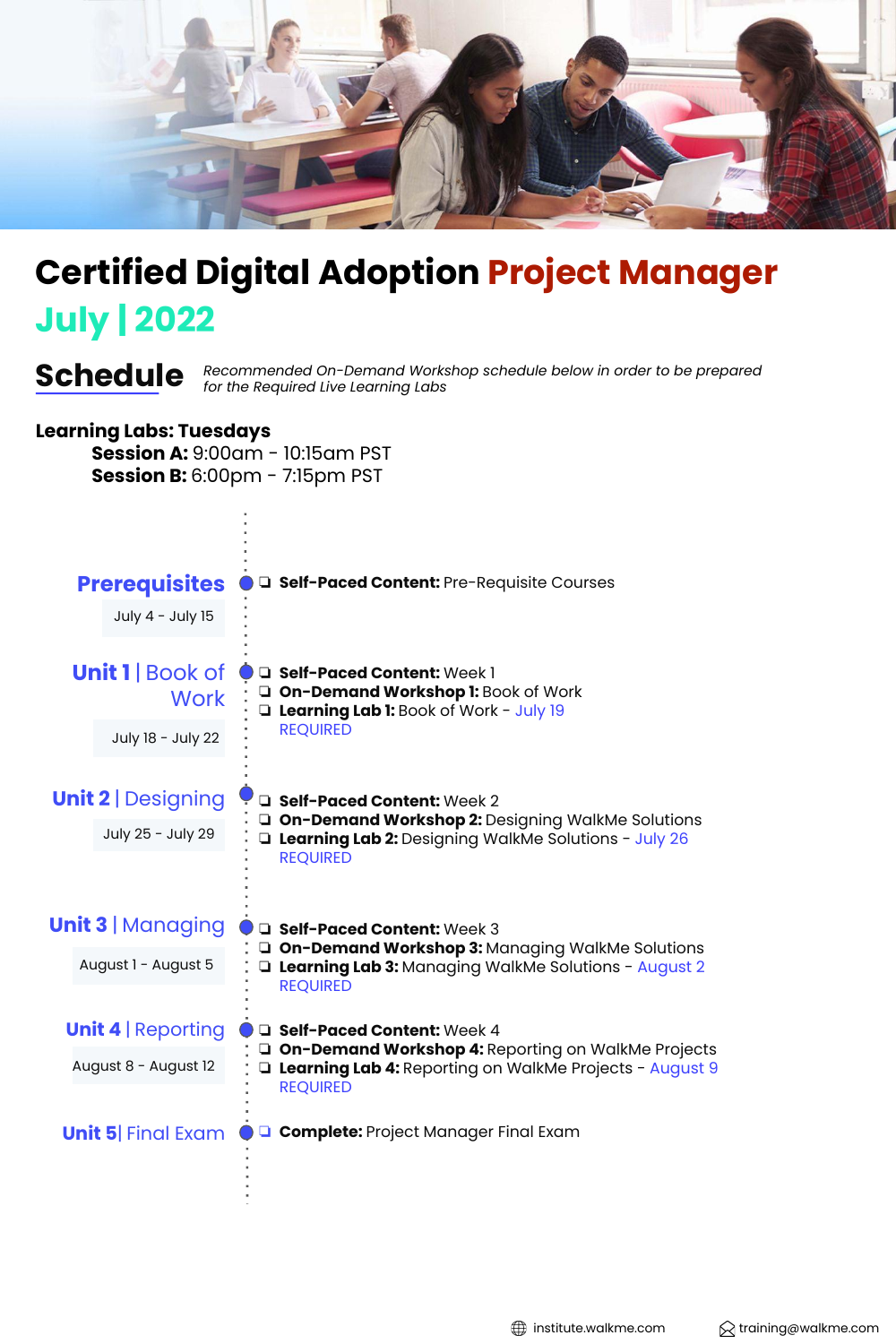

## **August | 2022 Certified Digital Adoption Project Manager**

*Recommended On-Demand Workshop schedule below in order to be prepared* **Schedule** *for the Required Live Learning Labs*

#### **Learning Labs: Tuesdays**

**Session A:** 9:00am - 10:15am PST **Session B:** 6:00pm - 7:15pm PST